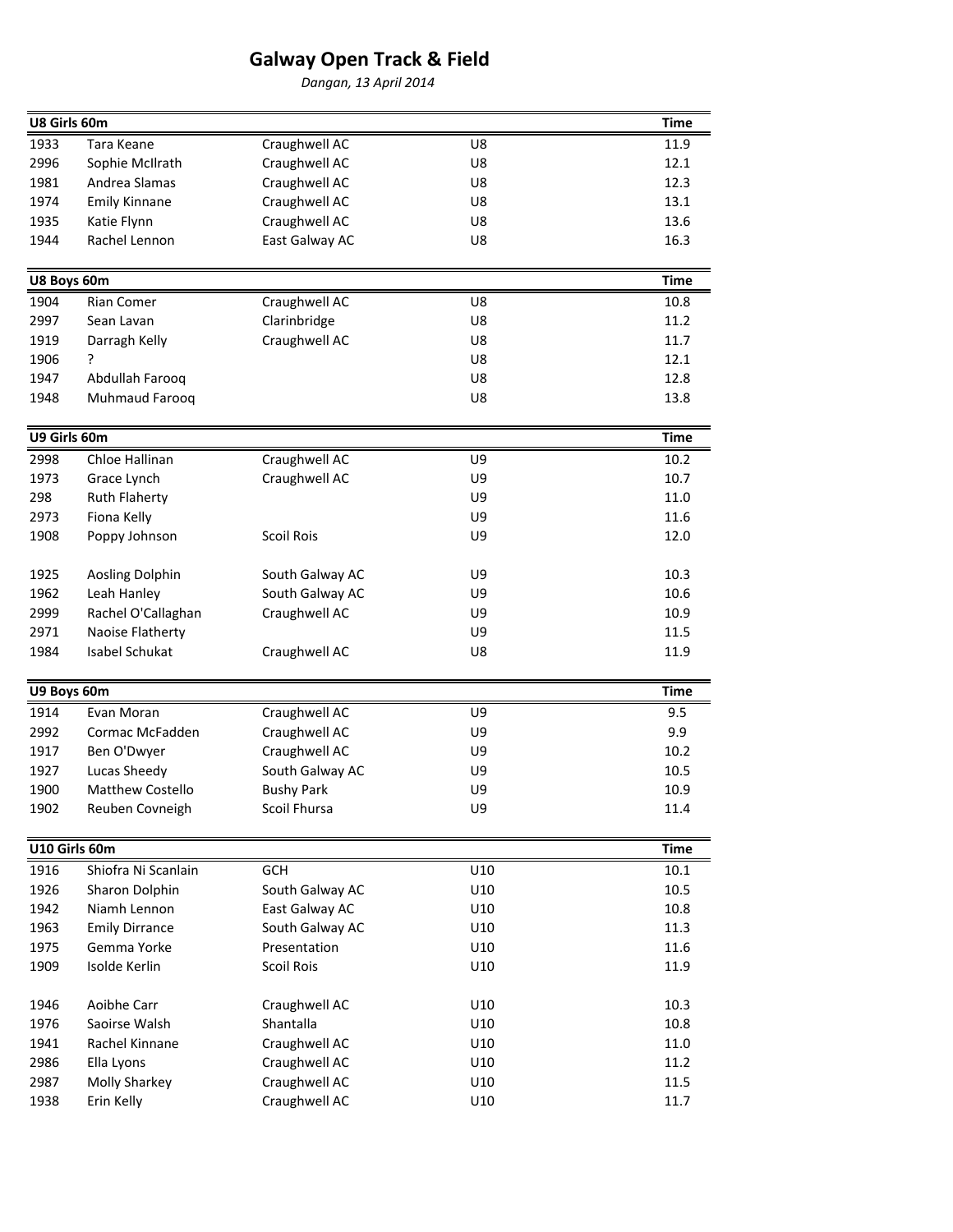| U10 Boys 60m  |                        |                           |         | <b>Time</b> |  |
|---------------|------------------------|---------------------------|---------|-------------|--|
| 2968          | Caolim McDonagh        | <b>GCH</b><br>U10         |         |             |  |
| 2995          | Jacob Conroy           | Club Lúthchleas Chonamara | U10     | 9.4         |  |
| 1923          | Darragh Diskin         | East Galway AC            | U10     | 10.4        |  |
| 2967          | Matthew Golden         | Claddagh                  | U10     | 10.6        |  |
| 2991          | <b>Jack Renton</b>     | <b>St Pats</b>            | U10     | 11.0        |  |
|               |                        |                           |         |             |  |
| 2994          | ŗ                      |                           | $0$ U10 | 9.7         |  |
| 1982          | Ryan McDonnell         | Craughwell AC             | U10     | 9.7         |  |
| 1930          | <b>Tom McNicholas</b>  | Scoil Bhride              | U10     | 10.2        |  |
| 1936          | Aaron Flynn            | Craughwell AC             | U10     | 12.8        |  |
| U11 Girls 60m |                        |                           |         | <b>Time</b> |  |
| 1980          | Alex Slamas            | Craughwell AC             | U11     | 9.6         |  |
| 1972          | Rebecca Lynch          | Craughwell AC             | U11     | 9.9         |  |
| 1905          | <b>Grace Carrr</b>     | Lackagh                   | U11     | 10.2        |  |
| 2970          | Lucy Duggan            | Craughwell AC             | U11     | 10.7        |  |
| 1915          | Keisha Coleman         | Craughwell AC             | U11     | 11.2        |  |
|               |                        |                           |         |             |  |
| 2976          | Roisin Dalton          | South Galway AC           | U11     | 9.6         |  |
| 2983          | Erin Flaherty          |                           | U11     | 10.4        |  |
| 2972          | Rosa Kelly             |                           | U11     | 10.6        |  |
| 1961          | <b>Eimear Burke</b>    | Scoil Bainenua            | U11     | 10.9        |  |
| 2974          | Ella Corby             |                           | U11     | 11.5        |  |
|               |                        |                           |         |             |  |
| 1970          | Rebekah Flynn          | Craughwell AC             | U11     | 9.6         |  |
| 2980          | Leah Mulcair           | South Galway AC           | U11     | 9.6         |  |
| 1987          | Laoise Curtin          | New Town                  | U11     | 10.5        |  |
| 1931          | Rachel Diskin          | East Galway AC            | U11     | 10.9        |  |
| 1969          | Eabha Flannagan        | Scoil Mhic Dara           | U11     | 11.3        |  |
| U11 Boys 60m  |                        |                           |         | <b>Time</b> |  |
| 1934          | Conor Hoade            | Craughwell AC             | U11     | 9.1         |  |
| 1985          | Lukas Schukat          | Craughwell AC             | U11     | 9.4         |  |
| 2993          | Daragh Jennings        | <b>GCH</b>                | U11     | 9.7         |  |
| 1907          | Alex Johnson           | St Pats                   | U11     | 10.1        |  |
| 1940          | Jack Kinane            | Craughwell AC             | U11     | 10.4        |  |
|               |                        |                           |         |             |  |
| U12 Girls 60m |                        |                           |         | Time        |  |
| 1920          | Aoife Kelly            | Craughwell AC             | U12     | 8.8         |  |
| 2978          | Aisling Quinn          | South Galway AC           | U12     | 9.4         |  |
| 1912          | Ailbhe Mulhall         | Gaelscoil Mhic Amhlaigh   | U12     | 9.6         |  |
| 1913          | <b>Emma-Jane Moran</b> | Craughwell AC             | U12     | 9.6         |  |
| 1911          | Niamh Griffin          | Craughwell AC             | U12     | 9.7         |  |
| 2985          | Roise McMahon          | Craughwell AC             | U12     | 10.5        |  |
| 1901          | Abbie O'Callaghan      | Craughwell AC             | U12     | 10.5        |  |
| 2969          | Jessie Conroy          |                           | U12     | 9.5         |  |
| 1949          | Zina Ni Chionna        | <b>GCH</b>                | U12     | 9.9         |  |
| 1978          | Joanna Healey          | <b>GCH</b>                | U12     | 10.6        |  |
| 1964          | Rebercca Dirrance      | South Galway AC           | U12     | 11.0        |  |
| 1939          | Laura Kelly            |                           | U12     | 11.3        |  |
| 1968          | <b>Emily Morley</b>    | <b>Scoil Rois</b>         | U12     | 13.0        |  |
|               |                        |                           |         |             |  |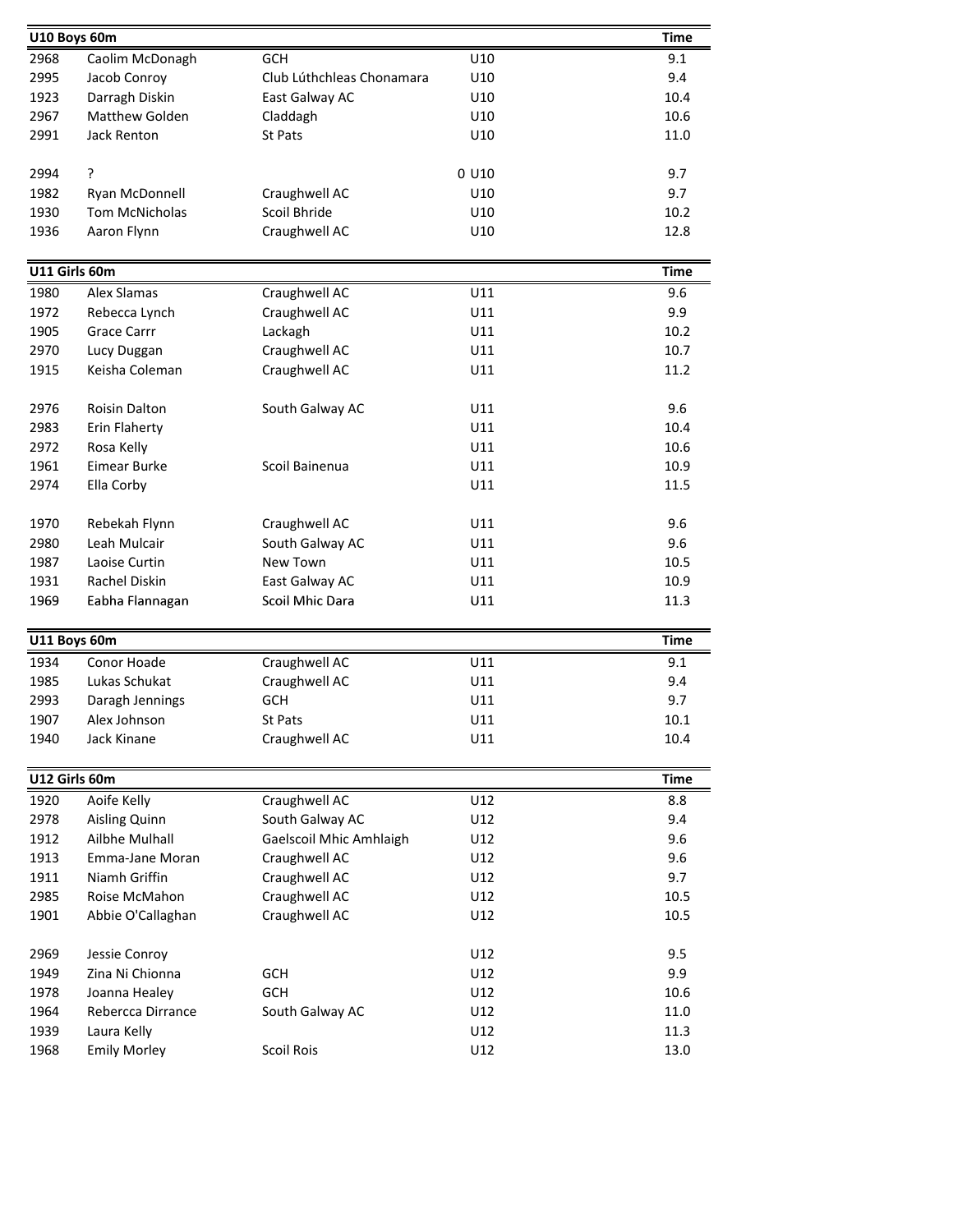|      | U12 Boys 60m           |                         |     | <b>Time</b> |
|------|------------------------|-------------------------|-----|-------------|
| 2989 | Jack Fitzgerald        | Craughwell AC           | U12 | 8.9         |
| 1943 | Liam Lennon            | East Galway AC          | U12 | 9.3         |
| 1966 | Joe Meers              | South Galway AC         | U12 | 9.6         |
| 2981 | Lennan Doyle           | East Galway AC          | U12 | 9.6         |
| 1929 | <b>Ben Mulcair</b>     | South Galway AC         | U12 | 9.9         |
| 1965 | Aodhan O'Hanrahan      | South Galway AC         | U12 | 9.9         |
| 1977 | Eric Yorke             | Claddagh                | U12 | 10.1        |
|      |                        |                         |     |             |
|      | U13/14 Girls 60m       |                         |     | <b>Time</b> |
| 2979 | Elaine Dolphin         | South Galway AC         | U13 | 9.3         |
| 1910 | Keela Mulhall          | Gaelscoil Mhic Amhlaigh | U14 | 9.7         |
| 2977 | Leisha Dalton          |                         | U13 | 10.8        |
| 2988 | Sophia McDonagh        |                         | U13 | 12.4        |
|      | U13/14 Boys 60m        |                         |     | <b>Time</b> |
| 1928 | Eli Sheedy             | South Galway AC         | U13 | 8.7         |
| 1918 | Eoghan Jennings        | <b>GCH</b>              | U13 | 9.1         |
| 1937 |                        |                         | U13 | 9.5         |
|      | <b>Odhran Daly</b>     | <b>GCH</b>              |     |             |
| 2982 | Ben McGlynn            |                         | U13 | 10.5        |
| 1986 | Ryan Gallagher         | Craughwell AC           | U13 | 8.5         |
| 1979 | Kyle Moorhead          | Craughwell AC           | U13 | 8.9         |
| 2990 | Finbar McFadden        | Craughwell AC           | U13 | 9.3         |
| 1903 | Jakeub Kostanski       | Claddagh                | U14 | 11.8        |
|      |                        |                         |     |             |
|      | U8 Girls 300m          |                         |     | <b>Time</b> |
| 1933 | Tara Keane             | Craughwell AC           | U8  | 1.09.2      |
| 2996 | Sophie McIlrath        | Craughwell AC           | U8  | 1.10.6      |
| 1984 | Isabel Schukat         | Craughwell AC           | U8  | 1.22.9      |
| 1981 | Andrea Slamas          | Craughwell AC           | U8  | 1.25.2      |
| 1974 | <b>Emily Kinnane</b>   | Craughwell AC           | U8  | 1.47.3      |
| 1944 | Rachel Lennon          | East Galway AC          | U8  | 1.52.0      |
|      | <b>U8 Boys 300m</b>    |                         |     | <b>Time</b> |
| 1904 | Rian Comer             | Craughwell AC           | U8  | 1.09.0      |
| 1919 | Darragh Kelly          | Craughwell AC           | U8  | 1.09.9      |
| 1906 | ?                      |                         | U8  | 1.16.5      |
| 1948 | Muhmaud Farooq         |                         | U8  | 1.24.8      |
|      |                        |                         |     |             |
|      | U9 Girls 300m          |                         |     | <b>Time</b> |
| 1925 | <b>Aosling Dolphin</b> | South Galway AC         | U9  | 1.06.6      |
| 1962 | Leah Hanley            | South Galway AC         | U9  | 1.08.6      |
| 298  | <b>Ruth Flaherty</b>   |                         | U9  | 1.16.5      |
| 1924 | <b>Aisling Parker</b>  |                         | U9  | 1.24.4      |
| 2973 | Fiona Kelly            |                         | U9  | 1.29.3      |
| 2998 | Chloe Hallinan         | Craughwell AC           | U9  | 1.03.5      |
| 2999 | Rachel O'Callaghan     | Craughwell AC           | U9  | 1.05.2      |
| 1973 | Grace Lynch            | Craughwell AC           | U9  | 1.07.1      |
| 1908 | Poppy Johnson          | Scoil Rois              | U9  | 1.11.1      |
|      |                        |                         |     |             |
|      | U9 Boys 300m           |                         |     | <b>Time</b> |
| 1914 | Evan Moran             | Craughwell AC           | U9  | 0.57.7      |
| 2992 | Cormac McFadden        | Craughwell AC           | U9  | 1.02.0      |
| 1927 | Lucas Sheedy           | South Galway AC         | U9  | 1.08.5      |
| 1917 | Ben O'Dwyer            | Craughwell AC           | U9  | 1.09.6      |
|      |                        |                         |     |             |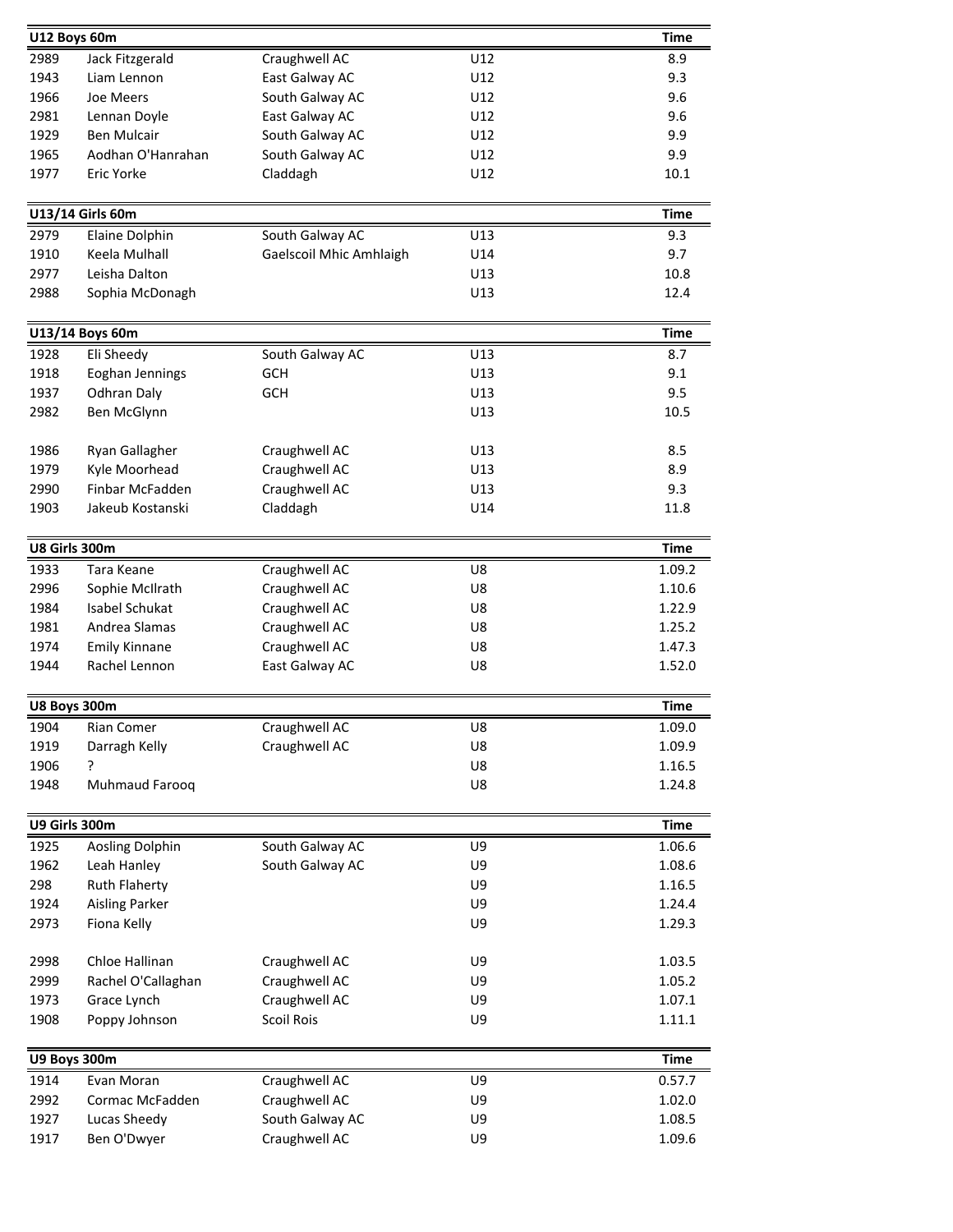| U10 Girls 500m       |                                  |                                  |            | <b>Time</b>      |
|----------------------|----------------------------------|----------------------------------|------------|------------------|
| 1946                 | Aoibhe Carr                      | Craughwell AC                    | U10        | 2.00.3           |
| 1941                 | Rachel Kinnane                   | Craughwell AC                    | U10        | 2.10.2           |
| 1926                 | Sharon Dolphin                   | South Galway AC                  | U10        | 2.12.1           |
| 1942                 | Niamh Lennon                     | East Galway AC                   | U10        | 2.19.2           |
| 1938                 | Erin Kelly                       | Craughwell AC                    | U10        | 2.23.9           |
| 1921                 | Micheala Brownlee                | <b>Taylors Hill</b>              | U10        | 2.28.0           |
| 1975                 | Gemma Yorke                      | Presentation                     | U10        | 2.43.9           |
| 1976                 | Saoirse Walsh                    | Shantalla                        | U10        | 2.51.2           |
| <b>U10 Boys 500m</b> |                                  |                                  |            | <b>Time</b>      |
| 1945                 | Evan Hallinan                    | Craughwell AC                    | U10        | 1.41.8           |
| 1971                 | Luke Flynn                       | Craughwell AC                    | U10        | 1.43.5           |
| 2968                 | Caolim McDonagh                  | <b>GCH</b>                       | U10        | 1.48.8           |
| 1982                 | Ryan McDonnell                   | Craughwell AC                    | U10        | 1.50.3           |
| 2995                 | Jacob Conroy                     | Club Lúthchleas Chonamara        | U10        | 1.56.3           |
| 1923                 | Darragh Diskin                   | East Galway AC                   | U10        | 2.22.5           |
|                      |                                  |                                  |            |                  |
| U11 Girls 600m       |                                  |                                  |            | <b>Time</b>      |
| 1970                 | Rebekah Flynn                    | Craughwell AC                    | U11        | 2.08.5           |
| 2976                 | Roisin Dalton                    | South Galway AC                  | U11        | 2.18.1           |
| 2980                 | Leah Mulcair                     | South Galway AC                  | U11        | 2.22.9           |
| 2972                 | Rosa Kelly                       |                                  | U11        | 2.28.8           |
| 2970                 | Lucy Duggan                      | Craughwell AC                    | U11        | 2.36.9           |
| 1915                 | Keisha Coleman                   | Craughwell AC                    | U11        | 2.41.6           |
| 1905                 | <b>Grace Carrr</b>               | Lackagh                          | U11        | 2.44.4           |
| 2974                 | Ella Corby                       |                                  | U11<br>U11 | 2.53.3<br>2.55.8 |
| 2983<br>1931         | Erin Flaherty<br>Rachel Diskin   | East Galway AC                   | U11        | 3.23.5           |
|                      |                                  |                                  |            |                  |
|                      |                                  |                                  |            |                  |
| <b>U11 Boys 600m</b> |                                  |                                  |            | <b>Time</b>      |
| 1934                 | Conor Hoade                      | Craughwell AC                    | U11        | 2.04.8           |
| 2993                 | Daragh Jennings                  | <b>GCH</b>                       | U11        | 2.13.8           |
| 1983                 | Mark Egan                        | Craughwell AC                    | U11        | 2.22.9           |
| 1907                 | Alex Johnson                     | St Pats                          | U11        | 2.45.4           |
| U12 Girls 600m       |                                  |                                  |            | Time             |
| 2978                 |                                  |                                  | U12        | 2.11.4           |
| 1920                 | Aisling Quinn<br>Aoife Kelly     | South Galway AC<br>Craughwell AC | U12        | 2.14.0           |
| 1913                 | Emma-Jane Moran                  | Craughwell AC                    | U12        | 2.15.0           |
| 1949                 | Zina Ni Chionna                  | <b>GCH</b>                       | U12        | 2.17.8           |
| 1978                 | Joanna Healey                    | GCH                              | U12        | 2.18.7           |
| 2969                 | Jessie Conroy                    |                                  | U12        | 2.21.3           |
| 1912                 | Ailbhe Mulhall                   | Gaelscoil Mhic Amhlaigh          | U12        | 2.26.3           |
| 1901                 | Abbie O'Callaghan                | Craughwell AC                    | U12        | 2.27.9           |
| 1939                 | Laura Kelly                      |                                  | U12        | 2.44.6           |
|                      |                                  |                                  |            |                  |
| <b>U12 Boys 600m</b> |                                  |                                  |            | <b>Time</b>      |
| 1965                 | Aodhan O'Hanrahan                | South Galway AC                  | U12        | 2.01.5           |
| 2989                 | Jack Fitzgerald                  | Craughwell AC                    | U12        | 2.09.7           |
| 1966                 | Joe Meers<br>Ben Mulcair         | South Galway AC                  | U12<br>U12 | 2.12.1<br>2.25.9 |
| 1929<br>1977         | Eric Yorke                       | South Galway AC<br>Claddagh      | U12        | 2.36.8           |
|                      |                                  |                                  |            |                  |
|                      | U13/14 Girls 600m                |                                  |            | <b>Time</b>      |
| 1910                 | Keela Mulhall                    | <b>Gaelscoil Mhic Amhlaigh</b>   | U14        | 2.13.7           |
| 2979                 | Elaine Dolphin                   | South Galway AC                  | U13        | 2.22.5           |
| 2977<br>2988         | Leisha Dalton<br>Sophia McDonagh |                                  | U13<br>U13 | 2.41.2<br>2.49.8 |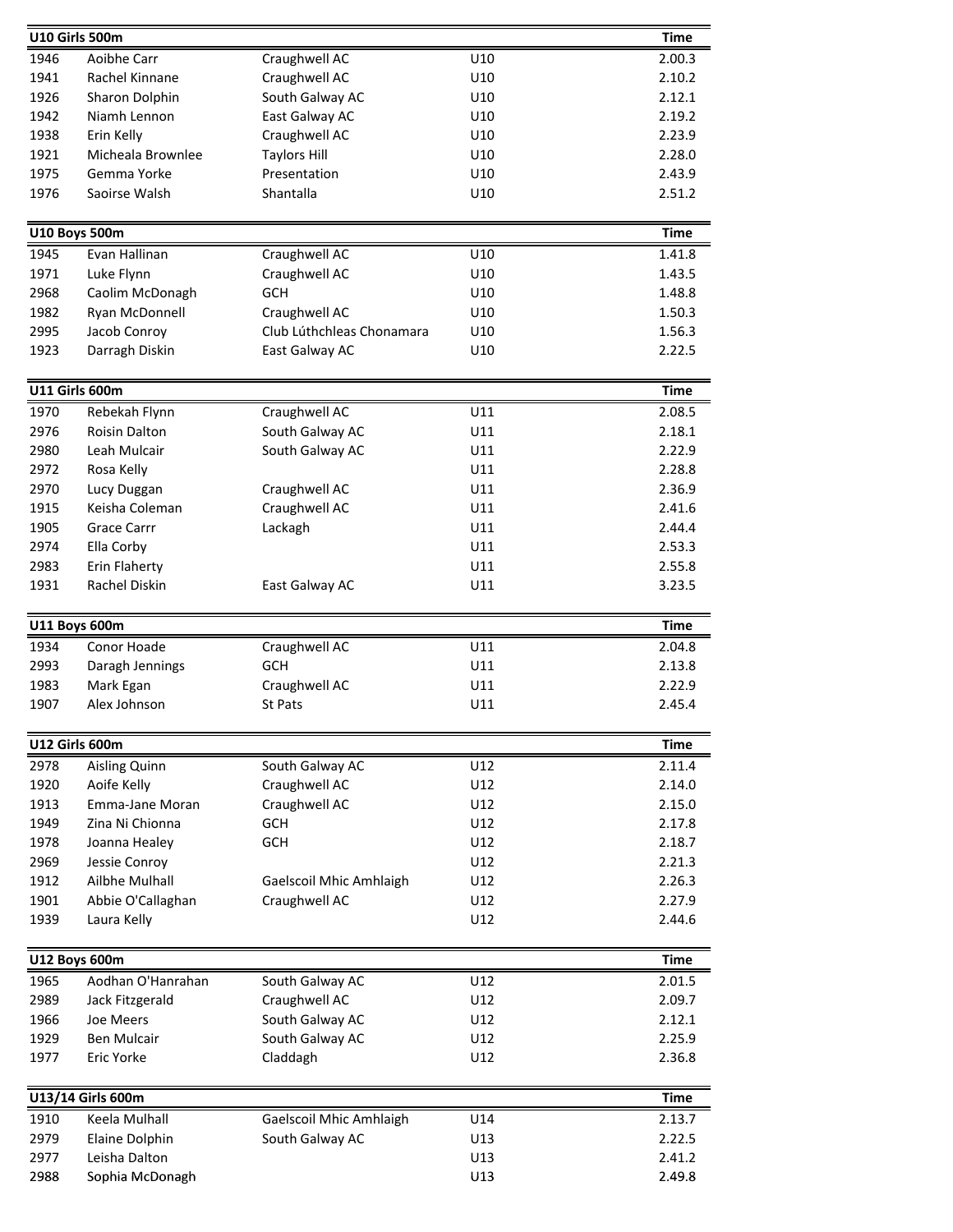|              | U13/14 Boys 600m            |                           |     | <b>Time</b>  |              |              |              |
|--------------|-----------------------------|---------------------------|-----|--------------|--------------|--------------|--------------|
| 1979         | Kyle Moorhead               | Craughwell AC             | U13 | 1.53.2       |              |              |              |
| 2990         | Finbar McFadden             | Craughwell AC             | U13 | 1.55.0       |              |              |              |
| 1918         | Eoghan Jennings             | GCH                       | U13 | 1.57.2       |              |              |              |
| 1986         | Ryan Gallagher              | Craughwell AC             | U13 | 2.01.3       |              |              |              |
| 1928         | Eli Sheedy                  | South Galway AC           | U13 | 2.07.4       |              |              |              |
| 1937         | Odhran Daly                 | GCH                       | U13 | 2.08.2       |              |              |              |
| 2982         | Ben McGlynn                 |                           | U13 | 2.32.9       |              |              |              |
| 1903         | Jakeub Kostanski            | Claddagh                  | U14 | 2.40.7       |              |              |              |
|              | <b>U8 Girls Long Jump</b>   |                           |     | Jump 1       | Jump 2       | Jump 3       | <b>Best</b>  |
| 1933         | Tara Keane                  | Craughwell AC             | U8  | 2.38         | 2.62         | 2.76         | 2.76         |
| 1984         | Isabel Schukat              | Craughwell AC             | U8  | 2.19         | 2.16         | 2.35         | 2.35         |
| 2996         | Sophie McIlrath             | Craughwell AC             | U8  | 2.01         | 2.26         | 2.09         | 2.26         |
| 1981         | Andrea Slamas               | Craughwell AC             | U8  | 2.06         | 1.94         | 2.09         | 2.09         |
| 1974         | <b>Emily Kinnane</b>        | Craughwell AC             | U8  | 1.25         | 0.78         | 1.45         | 1.45         |
|              |                             |                           |     |              |              |              |              |
|              | <b>U8 Boys Long Jump</b>    | Craughwell AC             | U8  | Jump 1       | Jump 2       | Jump 3       | <b>Best</b>  |
| 1904<br>1919 | Rian Comer<br>Darragh Kelly | Craughwell AC             | U8  | 1.90<br>1.97 | 2.20<br>2.18 | 2.11<br>2.11 | 2.20<br>2.18 |
|              |                             |                           |     |              |              |              |              |
|              | <b>U9 Girls Long Jump</b>   |                           |     | Jump 1       | Jump 2       | Jump 3       | <b>Best</b>  |
| 2998         | Chloe Hallinan              | Craughwell AC             | U9  | 2.79         | 2.93         | 2.99         | 2.99         |
| 1973         | Grace Lynch                 | Craughwell AC             | U9  | 2.72         | 2.49         | 2.80         | 2.80         |
| 2999         | Rachel O'Callaghan          | Craughwell AC             | U9  | 2.55         | 2.43         | 2.41         | 2.55         |
| 2973         | Fiona Kelly                 |                           | U9  | 2.25         | 2.39         | 2.24         | 2.39         |
| 1908         | Poppy Johnson               | <b>Scoil Rois</b>         | U9  | 2.02         | 1.92         | 2.19         | 2.19         |
| 1962         | Leah Hanley                 | South Galway AC           | U9  | 1.48         | 2.08         | 2.04         | 2.08         |
| 1925         | Aosling Dolphin             | South Galway AC           | U9  | 1.48         | 2.00         | 2.05         | 2.05         |
| 1924         | <b>Aisling Parker</b>       |                           | U9  | 1.58         | 1.60         | 1.50         | 1.60         |
|              | U9 Boys Long Jump           |                           |     | Jump 1       | Jump 2       | Jump 3       | <b>Best</b>  |
| 1914         | Evan Moran                  | Craughwell AC             | U9  | 3.19         | 2.98         | 3.21         | 3.21         |
| 2992         | Cormac McFadden             | Craughwell AC             | U9  | 2.84         | 2.72         | 2.75         | 2.84         |
| 1927         | Lucas Sheedy                | South Galway AC           | U9  | 1.95         | 1.59         | 1.60         | 1.95         |
|              | U10 Girls Long Jump         |                           |     | Jump 1       | Jump 2       | Jump 3       | <b>Best</b>  |
| 1941         | Rachel Kinnane              | Craughwell AC             | U10 | 2.50         | 2.61         | 2.64         | 2.64         |
| 1926         | Sharon Dolphin              | South Galway AC           | U10 | 2.14         | 2.33         | 2.49         | 2.49         |
| 1942         | Niamh Lennon                | East Galway AC            | U10 | 2.20         | 2.22         | 2.08         | 2.22         |
| 1963         | <b>Emily Dirrance</b>       | South Galway AC           | U10 | 1.91         | 1.79         | 2.05         | 2.05         |
| 1909         | Isolde Kerlin               | Scoil Rois                | U10 | 1.91         | 1.81         | 2.02         | 2.02         |
| 1921         | Micheala Brownlee           | <b>Taylors Hill</b>       | U10 | 1.93         | 1.99         | 1.78         | 1.99         |
| 1938         | Erin Kelly                  | Craughwell AC             | U10 | 1.52         | 1.54         | 1.67         | 1.67         |
|              |                             |                           |     |              |              |              |              |
|              | U10 Boys Long Jump          |                           |     | Jump 1       | Jump 2       | Jump 3       | <b>Best</b>  |
| 1945         | Evan Hallinan               | Craughwell AC             | U10 | 3.61         | 3.66         | 3.75         | 3.75         |
| 2995         | Jacob Conroy                | Club Lúthchleas Chonamara | U10 | 3.17         | 3.53         | 3.47         | 3.53         |
| 1971         | Luke Flynn                  | Craughwell AC             | U10 | 3.40         | 3.08         | 3.15         | 3.40         |
| 1982         | Ryan McDonnell              | Craughwell AC             | U10 | 3.10         | 3.00         | 3.30         | 3.30         |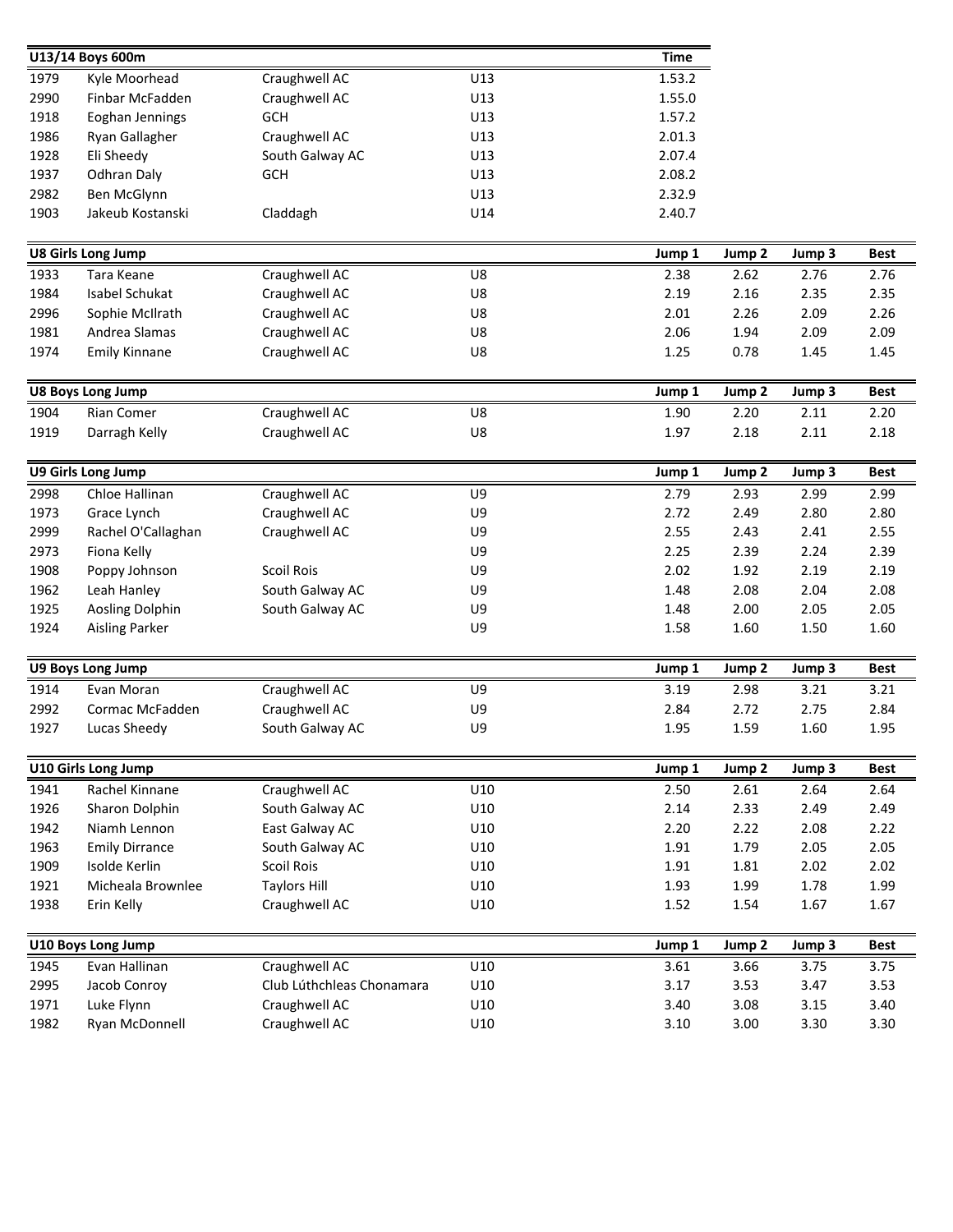|              | <b>U11 Girls Long Jump</b>         |                             |            | Jump 1       | Jump 2            | Jump 3       | <b>Best</b>  |
|--------------|------------------------------------|-----------------------------|------------|--------------|-------------------|--------------|--------------|
| 1970         | Rebekah Flynn                      | Craughwell AC               | U11        | 3.22         | 3.29              | 3.20         | 3.29         |
| 2976         | <b>Roisin Dalton</b>               | South Galway AC             | U11        | 2.68         | 2.64              | 3.19         | 3.19         |
| 1972         | Rebecca Lynch                      | Craughwell AC               | U11        | 3.11         | 3.18              | 3.13         | 3.18         |
| 1980         | Alex Slamas                        | Craughwell AC               | U11        | 3.00         | 3.15              | 2.99         | 3.15         |
| 2980         | Leah Mulcair                       | South Galway AC             | U11        | 2.68         | 2.58              | 2.80         | 2.80         |
| 1915         | Keisha Coleman                     | Craughwell AC               | U11        | 2.65         | 2.76              | 2.78         | 2.78         |
| 2970         | Lucy Duggan                        | Craughwell AC               | U11        | 2.52         | 2.55              | 2.31         | 2.55         |
| 1961         | Eimear Burke                       | Scoil Bainenua              | U11        | 2.38         | 1.30              | 1.50         | 2.38         |
| 1987         | Laoise Curtin                      | New Town                    | U11        | 2.18         | 2.19              | 2.07         | 2.19         |
| 1931         | Rachel Diskin                      | East Galway AC              | U11        | 1.56         | 1.50              | 1.90         | 1.90         |
| 1905         | <b>Grace Carrr</b>                 | Lackagh                     | U11        | 1.65         | 1.59              | 1.58         | 1.65         |
| 2974         | Ella Corby                         |                             | U11        | 1.55         | 1.30              | 1.45         | 1.55         |
|              |                                    |                             |            |              |                   |              |              |
|              | U11 Boys Long Jump                 |                             |            | Jump 1       | Jump 2            | Jump 3       | <b>Best</b>  |
| 1985         | Lukas Schukat                      | Craughwell AC               | U11        | 3.22         | 3.44              | 3.40         | 3.44         |
| 2993         | Daragh Jennings                    | GCH                         | U11        | 3.13         | 3.39              | 3.24         | 3.39         |
| 1983         | Mark Egan                          | Craughwell AC               | U11        | 2.92         | 3.29              | 3.20         | 3.29         |
| 1934         | Conor Hoade                        | Craughwell AC               | U11        | 2.90         | 2.96              | 3.11         | 3.11         |
| 1907         | Alex Johnson                       | St Pats                     | U11        | 3.10         | 2.45              | 2.46         | 3.10         |
|              | U12 Girls Long Jump                |                             |            | Jump 1       | Jump <sub>2</sub> | Jump 3       | <b>Best</b>  |
| 1920         | Aoife Kelly                        | Craughwell AC               | U12        | 3.42         | 3.31              | 3.41         | 3.42         |
| 2978         | Aisling Quinn                      | South Galway AC             | U12        | 3.40         | 3.10              | 3.03         | 3.40         |
| 1949         | Zina Ni Chionna                    | GCH                         | U12        | 3.02         | 3.19              | 2.81         | 3.19         |
| 1913         | Emma-Jane Moran                    | Craughwell AC               | U12        | 3.02         | 3.12              | 2.95         | 3.12         |
| 1912         | Ailbhe Mulhall                     | Gaelscoil Mhic Amhlaigh     | U12        | 3.11         | 3.08              | 2.91         | 3.11         |
| 2985         | Roise McMahon                      |                             | U12        | 2.85         | 2.73              | 2.93         | 2.93         |
| 1978         |                                    | Craughwell AC<br><b>GCH</b> | U12        | 2.89         | 2.84              | 2.77         | 2.89         |
| 1901         | Joanna Healey<br>Abbie O'Callaghan | Craughwell AC               | U12        | 2.68         | 2.85              | 2.60         | 2.85         |
| 1964         | Rebercca Dirrance                  | South Galway AC             | U12        | 2.61         | 2.49              | 2.51         | 2.61         |
| 1939         | Laura Kelly                        |                             | U12        | 2.30         | nj                | 2.50         | 2.50         |
| 1968         | <b>Emily Morley</b>                | Scoil Rois                  | U12        | 1.15         | 1.28              | 1.30         | 1.30         |
|              |                                    |                             |            |              |                   |              |              |
|              | U12 Boys Long Jump                 |                             |            | Jump 1       | Jump <sub>2</sub> | Jump 3       | <b>Best</b>  |
| 2989         | Jack Fitzgerald                    | Craughwell AC               | U12        | 3.78         | 3.71              | 3.84         | 3.84         |
| 2981         | Lennan Doyle                       | East Galway AC              | U12        | 3.31         | 3.43              | 3.39         | 3.43         |
| 1966         | Joe Meers                          | South Galway AC             | U12        | 3.26         | 3.25              | 3.33         | 3.33         |
| 1929         | Ben Mulcair                        | South Galway AC             | U12        | 2.67         | 3.21              | 3.16         | 3.21         |
| 1965         | Aodhan O'Hanrahan                  | South Galway AC             | U12        | 2.79         | 3.00              | 2.87         | 3.00         |
| 1977         | Eric Yorke                         | Claddagh                    | U12        | 2.28         | 2.27              | 2.27         | 2.28         |
|              | U13/14 Girls Long Jump             |                             |            | Jump 1       | Jump 2            | Jump 3       | <b>Best</b>  |
|              | Keela Mulhall                      | Gaelscoil Mhic Amhlaigh     |            |              |                   |              |              |
| 1910<br>2979 | Elaine Dolphin                     | South Galway AC             | U14<br>U13 | 3.30<br>3.05 | 2.87<br>3.20      | 3.05<br>3.27 | 3.30<br>3.27 |
| 2975         | Emma Kennelly                      |                             | U13        | 2.50         | 2.47              | 2.50         | 2.50         |
|              |                                    |                             |            |              |                   |              |              |
|              | U13/14 Boys Long Jump              |                             |            | Jump 1       | Jump <sub>2</sub> | Jump 3       | <b>Best</b>  |
| 1986         | Ryan Gallagher                     | Craughwell AC               | U13        | 4.46         | 4.50              | 4.36         | 4.50         |
| 1918         | Eoghan Jennings                    | GCH                         | U13        | 4.12         | 4.28              | 4.30         | 4.30         |
| 2990         | Finbar McFadden                    | Craughwell AC               | U13        | 3.55         | 3.50              | 3.65         | 3.65         |
| 1928         | Eli Sheedy                         | South Galway AC             | U13        | 3.38         | 3.38              | 3.53         | 3.53         |
| 1979         | Kyle Moorhead                      | Craughwell AC               | U13        | 3.13         | 3.26              | 3.39         | 3.39         |
| 1937         | <b>Odhran Daly</b>                 | <b>GCH</b>                  | U13        | 2.87         | 2.50              | 3.15         | 3.15         |
| 2982         | Ben McGlynn                        |                             | U13        | 2.70         | 2.82              | 2.80         | 2.82         |
| 1903         | Jakeub Kostanski                   | Claddagh                    | U14        | 2.55         | nj                | nj           | 2.55         |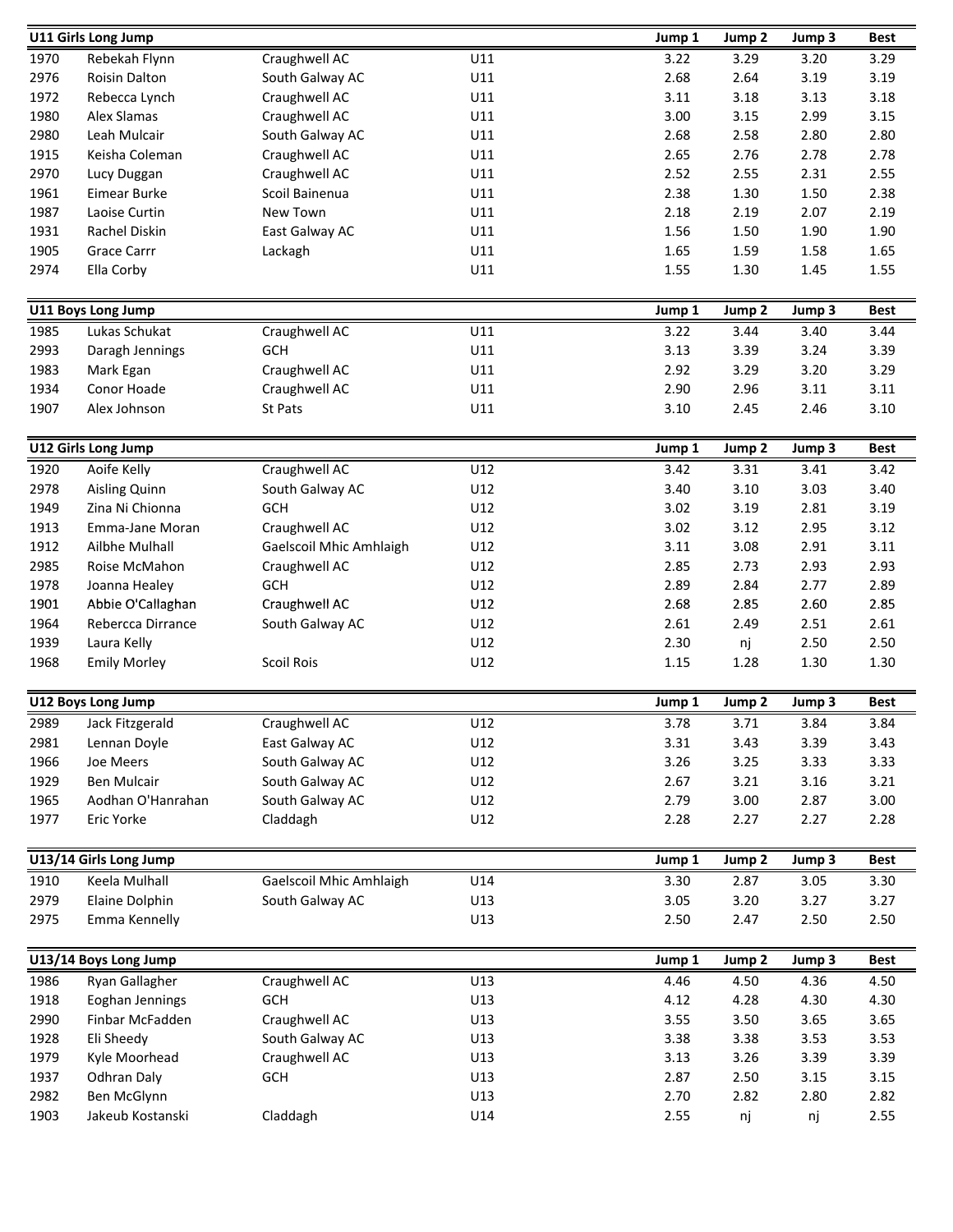|              | <b>U8 Girls Turbo Javelin</b> |                                |                | Throw 1 | Throw 2 | Throw 3 | <b>Best</b>    |
|--------------|-------------------------------|--------------------------------|----------------|---------|---------|---------|----------------|
| 1933         | Tara Keane                    | Craughwell AC                  | U8             |         |         |         | 9.37           |
| 2996         | Sophie McIlrath               | Craughwell AC                  | U8             |         |         |         | 6.58           |
| 1974         | <b>Emily Kinnane</b>          | Craughwell AC                  | U8             |         |         |         | 5.49           |
| 1981         | Andrea Slamas                 | Craughwell AC                  | U8             |         |         |         | 4.92           |
| 1984         | Isabel Schukat                | Craughwell AC                  | U8             |         |         |         | 4.35           |
| 1935         | Katie Flynn                   | Craughwell AC                  | U8             |         |         |         | 3.20           |
|              |                               |                                |                |         |         |         |                |
|              | <b>U8 Boys Turbo Javelin</b>  |                                |                | Throw 1 | Throw 2 | Throw 3 | <b>Best</b>    |
| 1919         | Darragh Kelly                 | Craughwell AC                  | U8             |         |         |         | 8.09           |
| 1904         | Rian Comer                    | Craughwell AC                  | U8             |         |         |         | 7.33           |
| 1947         | Abdullah Farooq               |                                | U8             |         |         |         | 4.44           |
| 1948         | Muhmaud Farooq                |                                | U8             |         |         |         | 4.02           |
|              |                               |                                |                |         |         |         |                |
|              | <b>U9 Girls Turbo Javelin</b> |                                |                | Throw 1 | Throw 2 | Throw 3 | <b>Best</b>    |
| 1924         | <b>Aisling Parker</b>         |                                | 0 <sub>U</sub> |         |         |         | 7.00           |
| 2973         | Fiona Kelly                   |                                | 0 <sub>U</sub> |         |         |         | 6.51           |
| 1962         | Leah Hanley                   | South Galway AC                | U9             |         |         |         | 5.68           |
| 1925         | Aosling Dolphin               | South Galway AC                | U9             |         |         |         | 5.09           |
| 298          | <b>Ruth Flaherty</b>          |                                | $0 \cup 9$     |         |         |         | 4.64           |
| 1908         | Poppy Johnson                 | <b>Scoil Rois</b>              | U9             |         |         |         | 4.45           |
|              |                               |                                |                |         |         |         |                |
|              | <b>U9 Boys Turbo Javelin</b>  |                                |                | Throw 1 | Throw 2 | Throw 3 | <b>Best</b>    |
| 1927         | Lucas Sheedy                  | South Galway AC                | U9             |         |         |         | 10.42          |
| 2992         | Cormac McFadden               | Craughwell AC                  | U9             |         |         |         | 9.82           |
|              | U10 Girls Turbo Javelin       |                                |                | Throw 1 | Throw 2 | Throw 3 | <b>Best</b>    |
| 1938         | Erin Kelly                    | Craughwell AC                  | U10            |         |         |         | 8.18           |
| 1942         | Niamh Lennon                  | East Galway AC                 | U10            |         |         |         | 7.87           |
| 2986         | Ella Lyons                    | Craughwell AC                  | U10            |         |         |         | 7.17           |
| 1941         | Rachel Kinnane                | Craughwell AC                  | U10            |         |         |         | 6.93           |
| 1921         | Micheala Brownlee             | <b>Taylors Hill</b>            | U10            |         |         |         | 6.66           |
| 1926         | Sharon Dolphin                | South Galway AC                | U10            |         |         |         | 6.52           |
| 2987         | Molly Sharkey                 | Craughwell AC                  | U10            |         |         |         | 6.02           |
| 1909         | Isolde Kerlin                 | <b>Scoil Rois</b>              | U10            |         |         |         | 4.66           |
|              |                               |                                |                |         |         |         |                |
|              | U10 Boys Turbo Javelin        |                                |                | Throw 1 | Throw 2 | Throw 3 | <b>Best</b>    |
| 2967         | Matthew Golden                | Claddagh                       | U10            |         |         |         | 9.52           |
| 2968         | Caolim McDonagh               | GCH                            | U10            |         |         |         | 9.00           |
| 1936         | Aaron Flynn                   | Craughwell AC                  | U10            |         |         |         | 9.00           |
|              | U11 Girls Turbo Javelin       |                                |                | Throw 1 | Throw 2 | Throw 3 |                |
|              |                               |                                |                |         |         |         | <b>Best</b>    |
| 1970<br>1980 | Rebekah Flynn<br>Alex Slamas  | Craughwell AC<br>Craughwell AC | U11<br>U11     |         |         |         | 12.08<br>10.67 |
|              | Roisin Dalton                 | South Galway AC                | U11            |         |         |         | 10.15          |
| 2976         |                               |                                |                |         |         |         |                |
| 1972         | Rebecca Lynch                 | Craughwell AC                  | U11            |         |         |         | 9.32           |
| 2980         | Leah Mulcair                  | South Galway AC                | U11            |         |         |         | 7.78           |
| 1915         | Keisha Coleman                | Craughwell AC                  | U11            |         |         |         | 6.06           |
| 1905         | <b>Grace Carrr</b>            | Lackagh                        | U11            |         |         |         | 4.99           |
| 2983         | Erin Flaherty                 |                                | U11            |         |         |         | 4.66           |
| 2974         | Ella Corby                    |                                | U11            |         |         |         | 4.56           |
|              | U11 Boys Turbo Javelin        |                                |                | Throw 1 | Throw 2 | Throw 3 | <b>Best</b>    |
| 1932         | Oisin Keane                   | Craughwell AC                  | U11            |         |         |         | 21.69          |
| 1950         | Liam                          |                                | U11            |         |         |         | 17.58          |
| 2993         | Daragh Jennings               | <b>GCH</b>                     | U11            |         |         |         | 12.73          |
| 3000         | Oisin Quirke                  | Craughwell AC                  | U11            |         |         |         | 11.31          |
| 1940         | Jack Kinane                   | Craughwell AC                  | U11            |         |         |         | 9.70           |
|              |                               |                                |                |         |         |         |                |